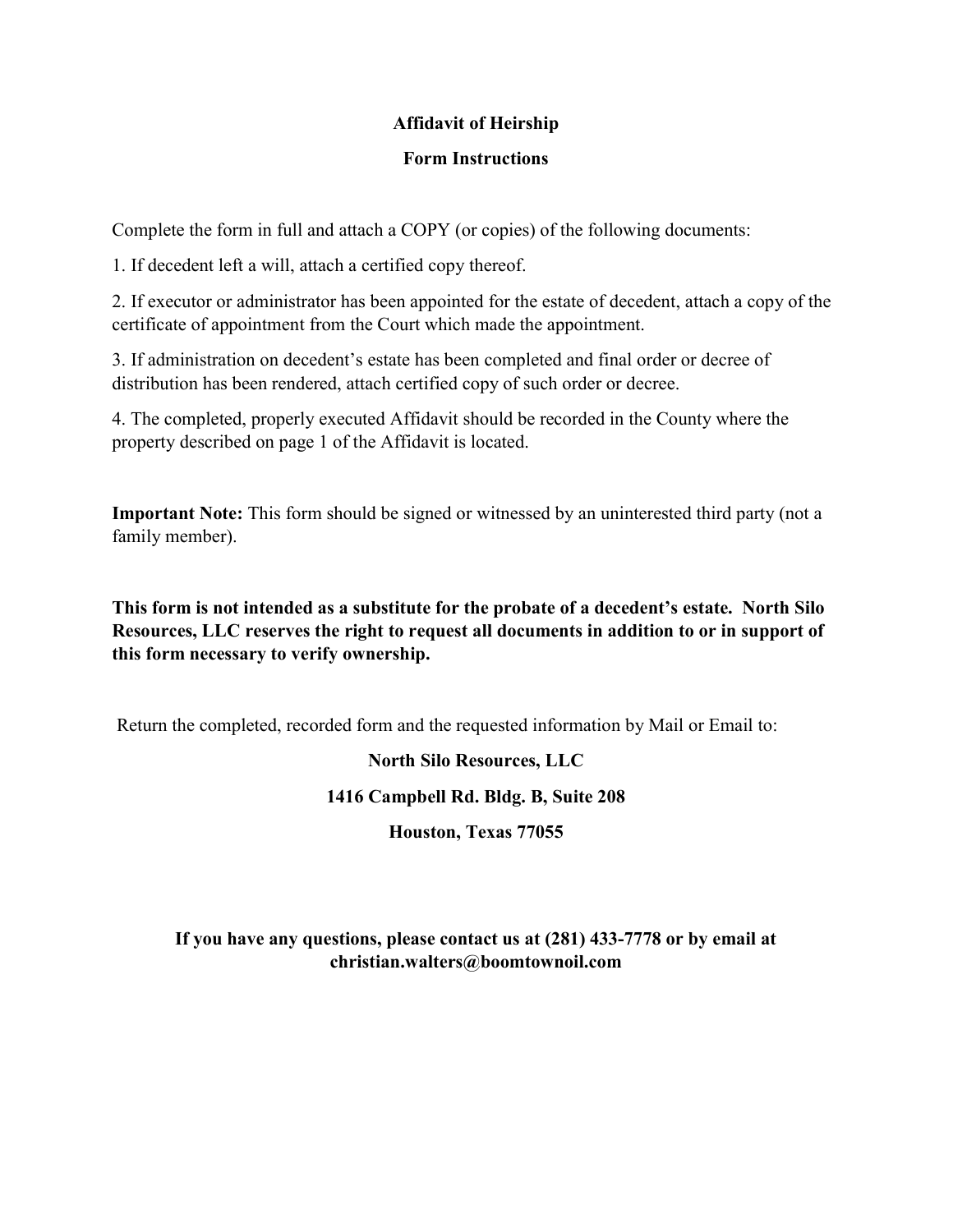# AFFIDAVIT OF HEIRSHIP

Before me, the undersigned authority, on this day personally appeared  $\frac{1}{2}$ , a resident of  $\frac{1}{2}$ being duly sworn by me, deposes and said: I was well and truly acquainted with with  $\ddot{\text{c}}$  with  $\ddot{\text{c}}$  with  $\ddot{\text{c}}$  with  $\ddot{\text{c}}$  and  $\ddot{\text{c}}$  and  $\ddot{\text{c}}$  and  $\ddot{\text{c}}$  and  $\ddot{\text{c}}$  and  $\ddot{\text{c}}$  and  $\ddot{\text{c}}$  and  $\ddot{\text{c}}$  and  $\ddot{\text{c}}$  and  $\ddot{\text{c}}$  and  $\ddot{\text{c}}$  and a period of years. The decedent died on , a resident of \_\_\_\_\_\_\_\_\_\_\_\_\_\_\_\_\_, County, State of \_\_\_\_\_\_\_\_\_\_\_\_\_\_.

With reference to the following land: (If more space is needed, a separate page may be attached.)

 $\mathcal{L}_\mathcal{L} = \mathcal{L}_\mathcal{L} = \mathcal{L}_\mathcal{L} = \mathcal{L}_\mathcal{L} = \mathcal{L}_\mathcal{L} = \mathcal{L}_\mathcal{L} = \mathcal{L}_\mathcal{L} = \mathcal{L}_\mathcal{L} = \mathcal{L}_\mathcal{L} = \mathcal{L}_\mathcal{L} = \mathcal{L}_\mathcal{L} = \mathcal{L}_\mathcal{L} = \mathcal{L}_\mathcal{L} = \mathcal{L}_\mathcal{L} = \mathcal{L}_\mathcal{L} = \mathcal{L}_\mathcal{L} = \mathcal{L}_\mathcal{L}$ 

 $\mathcal{L}_\mathcal{L} = \mathcal{L}_\mathcal{L} = \mathcal{L}_\mathcal{L} = \mathcal{L}_\mathcal{L} = \mathcal{L}_\mathcal{L} = \mathcal{L}_\mathcal{L} = \mathcal{L}_\mathcal{L} = \mathcal{L}_\mathcal{L} = \mathcal{L}_\mathcal{L} = \mathcal{L}_\mathcal{L} = \mathcal{L}_\mathcal{L} = \mathcal{L}_\mathcal{L} = \mathcal{L}_\mathcal{L} = \mathcal{L}_\mathcal{L} = \mathcal{L}_\mathcal{L} = \mathcal{L}_\mathcal{L} = \mathcal{L}_\mathcal{L}$ 

 $\_$ 

1. Did decedent leave a will? YES / NO (If so, attach a certified copy thereof)

2. Where was the will first admitted to probate? Give name of court, as well as name of city, county and state in which court is located.

3. Has will been probated or admitted to record in the state where the above described land is situated? YES / NO If so, give date, name of court and county.

4. Is administration pending on the estate of decedent? YES / NO If so, in what court, county and state? \_\_\_\_\_\_\_\_\_\_\_\_\_\_\_\_\_\_\_\_\_\_\_\_\_\_\_\_\_\_\_\_\_\_\_\_\_\_\_\_\_\_\_\_\_\_\_\_\_\_\_\_\_\_\_\_\_\_\_\_\_\_\_\_\_\_\_\_\_

5. Has an executor or administrator been appointed for the estate of the decedent? YES / NO If so, give his/her name and address. \_\_\_\_\_\_\_\_\_\_\_\_\_\_\_\_\_\_\_\_\_\_\_\_\_\_\_\_\_\_\_\_\_\_\_\_\_\_\_\_\_\_\_\_\_\_\_\_\_\_

6. What is the status of the administration? (Answer this question regardless of whether or not decedent left a will.)

7. Has a Federal Estate Tax Return been made? YES / NO If so, attach a copy of the Estate Tax Closing Letter together with copies of canceled checks or receipts showing that all taxes listed thereon have been paid. If not, what was the total value of the entire estate?  $\$ 

8. Were you acquainted with the decedent's business affairs? YES / NO Did decedent leave any debts or obligations unpaid? YES / NO Have all such debts or obligations been paid? YES / NO If not, how much remains unpaid? \$ What is the reason these debts have not been paid?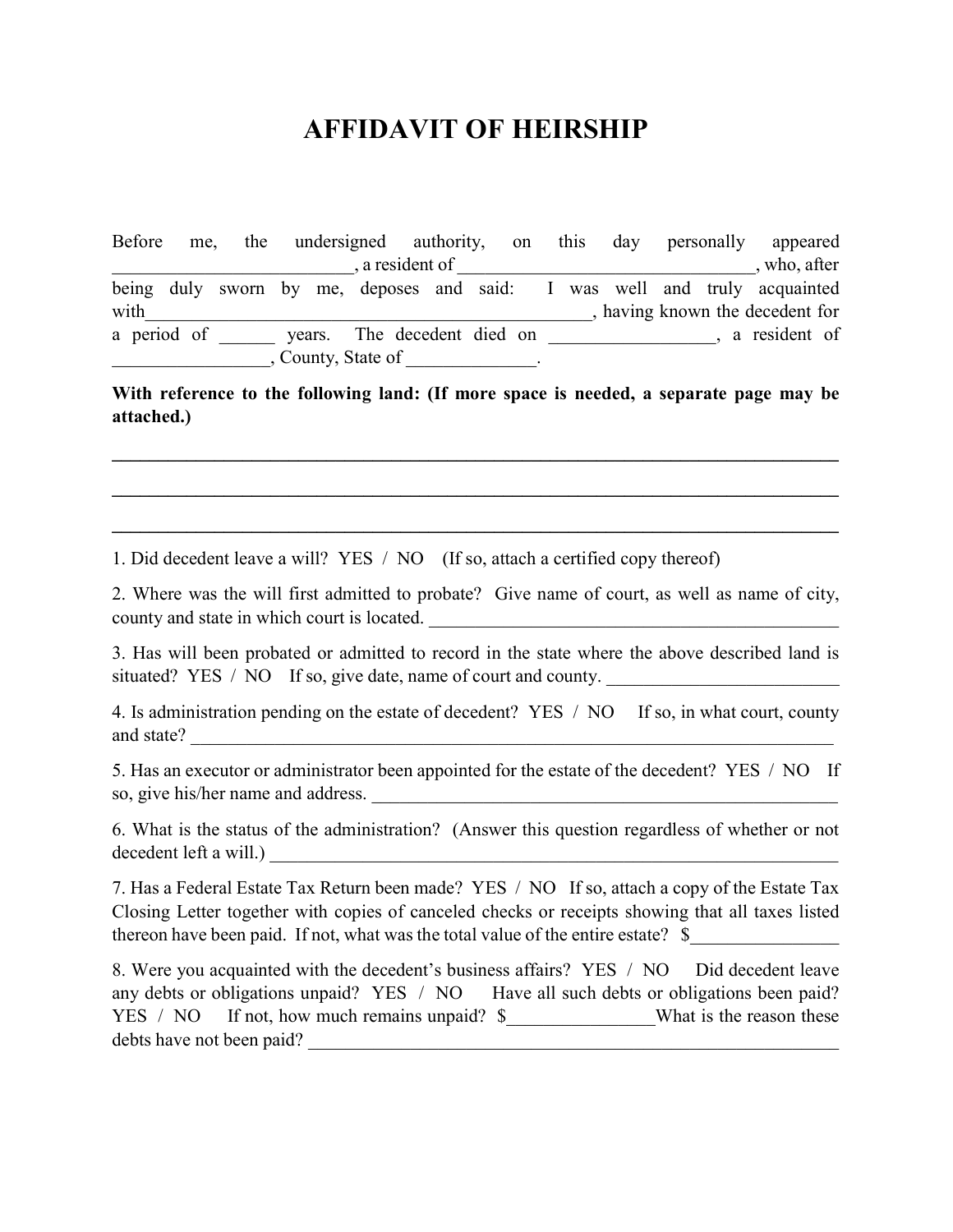## INFORMATION CONCERNING HEIRS OF DECEDENT

9. Did decedent leave wife or husband surviving? YES / NO If so, give name and address: Give the date of such marriage.

10. Had decedent been previously married? YES / NO If so, to whom? Give the date of such marriage. \_\_\_\_\_\_\_\_\_\_\_\_\_\_\_\_\_\_\_\_\_\_\_\_ How and when did such marriage terminate? \_\_\_\_\_\_\_\_\_\_\_\_\_\_\_\_\_\_\_\_\_\_\_\_\_\_\_\_\_\_\_\_\_ If deceased, give the date of death. \_\_\_\_\_\_\_\_\_\_\_\_\_\_\_\_

11. Give the following information concerning all children born to decedent:

| <b>NAME</b> | <b>ADDRESS</b> | <b>NAME OF</b><br><b>PARENT</b> | <b>DATE OF</b><br><b>BIRTH</b> | <b>DATE OF</b><br><b>DEATH</b> |
|-------------|----------------|---------------------------------|--------------------------------|--------------------------------|
|             |                |                                 |                                |                                |
|             |                |                                 |                                |                                |
|             |                |                                 |                                |                                |
|             |                |                                 |                                |                                |

12. All those children shown as deceased were unmarried and left no children, except

(Attach separate Affidavit of Heirship for each deceased child of decedent.)

13. Did decedent leave any adopted child or issue thereof? YES / NO If so, give the names, ages and addresses.

| <b>NAME</b> | <b>AGE</b> | <b>ADDRESS</b> |
|-------------|------------|----------------|
|             |            |                |
|             |            |                |
|             |            |                |
|             |            |                |
|             |            |                |
|             |            |                |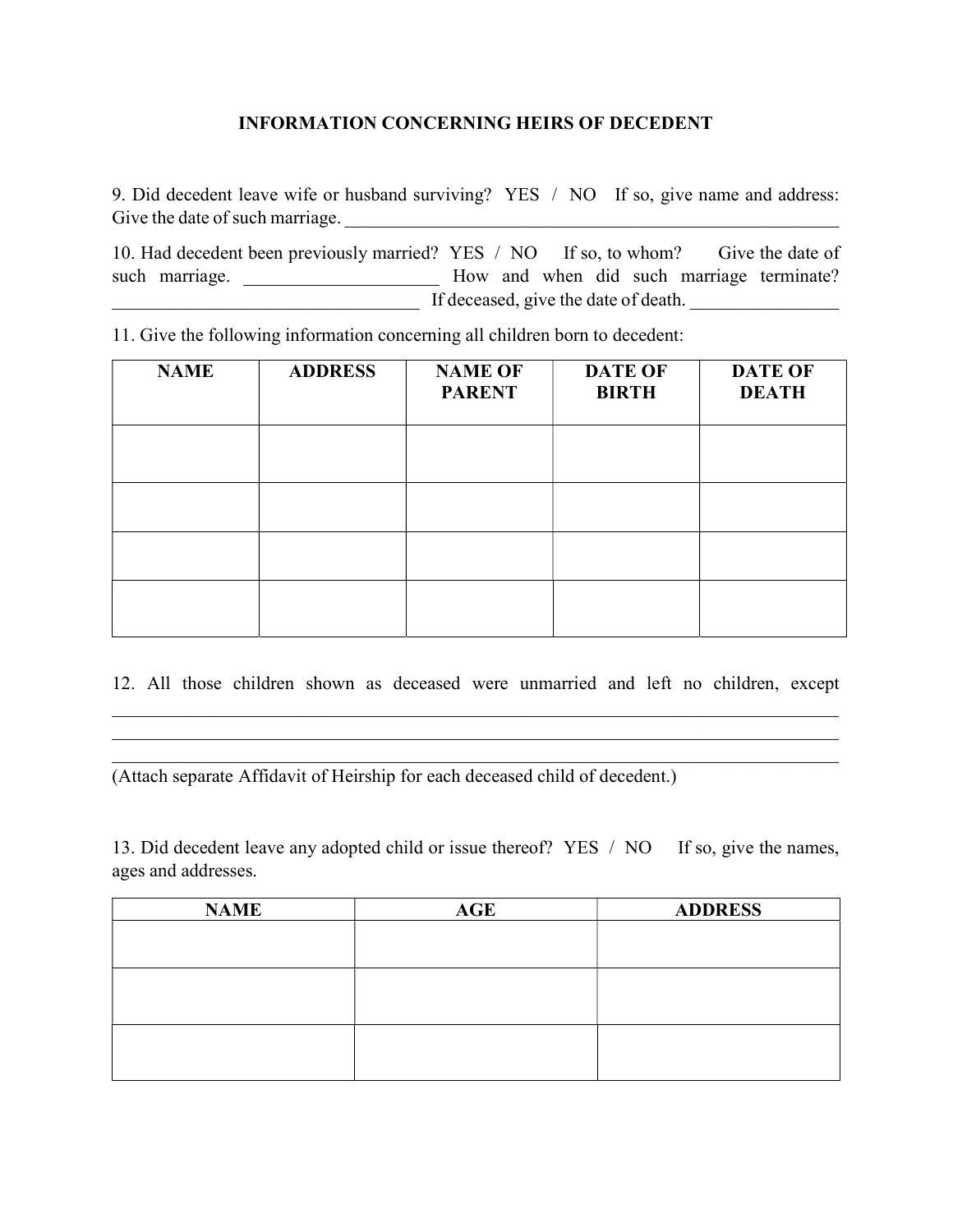14. If decedent left surviving no issue or adopted child, give the following information: a. FIRST, List parents, if living; also list brothers and sisters. If any brother or sister died before decedent, also list his or her children. b. SECOND, If no parent, brother or sister survived decedent, list following, if any surviving: grandparents, nephews and nieces, uncles and aunts, cousins. If none of the foregoing survived, list nearest of kin surviving:

| <b>NAME</b> | <b>AGE</b> | <b>ADDRESS</b> | <b>RELATION TO</b><br><b>DECEDENT</b> |
|-------------|------------|----------------|---------------------------------------|
|             |            |                |                                       |
|             |            |                |                                       |
|             |            |                |                                       |
|             |            |                |                                       |
|             |            |                |                                       |
|             |            |                |                                       |
|             |            |                |                                       |
|             |            |                |                                       |
|             |            |                |                                       |
|             |            |                |                                       |
|             |            |                |                                       |

 15. When did deceased acquire his/her interest in the land described in the caption hereof? (please give date interest acquired)

16. How did deceased acquire such interest? (By deed, devise, inheritance or give.)

17. Was said land occupied by the decedent as a homestead at the time of his/her death? YES / NO \_\_\_\_\_\_\_\_\_\_\_\_\_\_\_\_\_\_\_\_\_\_\_\_\_\_\_\_\_\_\_\_\_\_\_\_\_\_\_\_\_\_\_\_\_\_\_\_\_\_\_\_\_\_\_\_\_\_\_\_\_\_\_\_\_\_\_\_\_\_\_\_\_\_

18. If so, is it still being occupied by the decedent's surviving spouse and/or children as a homestead? YES / NO

19. Did decedent leave any minor children? YES / NO If so, are they living on the land? YES / NO